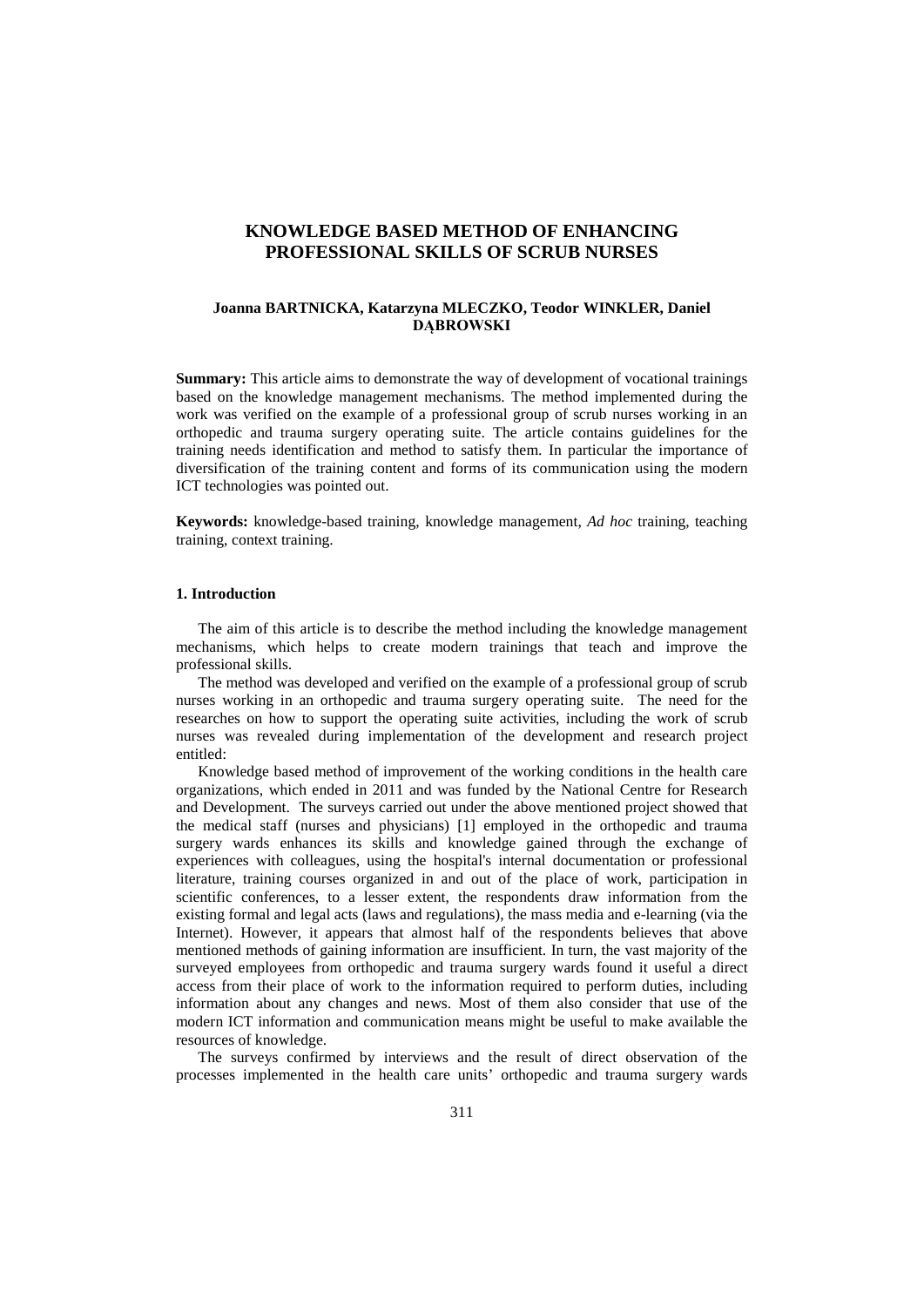helped to identify the problem of lack of the trainings supporting the hospital's workflows and tailored to the user's needs (user friendly).

This problem manifests itself in the following areas:

- forms of the training content's presentation usually limited to the information provided in the form of text, supplemented with pictures; currently being developed with audio-visual materials, animations, computer programs increasingly forcing to their active viewing,
- forms of providing the training content books, catalogs and brochures; information of a static nature, often insufficient; extended by the ICT technologies, providing an access via the Internet, via mobile devices or PCs,
- place of the training the place of work at a designated room or in the workstation, training centers or conference centers; the specific nature of the training and of the provided knowledge determines choice of the place.

The commonly used forms of presentation of the training content are limited to a verbal communication in the form of text that can be supported by drawings showing the corresponding schemes or activities. Given the static nature of the content the presented information may be ambiguous or incomplete. The modern forms of training materials contain the content supporting the perception forms such as video and sound. The content represented with video materials, accompanied by appropriate voice guidelines helps the learning process by eliminating ambiguities and providing issues connected with the problem more fully and more easily absorbed. Sharing knowledge through the audio-visual techniques presenting in full the selected issue, in conjunction with the traditional text, gives the possibility to use additional senses, which contributes to increased efficiency of time spent on learning. The researches have shown that the traditional form of training of the scrub nurses includes only the materials developed in the form of a catalog and/or a book. Developing these forms of the ICT technologies allows an access to knowledge via the Internet and mobile devices. The use of mobile phones or PDA class devices allows providing an access to the educational materials in any place. The training can be conducted in the place of work - in the lecture hall or in the workstation. In the case of long-term trainings, aiming to provide or enhance the professional skills, they will be conducted in the place of work or at the training center. While for the enlargement of theoretical knowledge an outdoor trainings is usually chosen.

#### **2. Knowledge management in the context of vocational trainings**

The need for knowledge management has grown rapidly on basis of the civilization development, carrying a huge amount of unstructured and scattered information. The multitude and variety of the information resources made the finding, and then applying of the relevant information become time consuming and often complicated. Therefore the problem translates to effectiveness and efficiency of the employees.

Attention is drawn to the trend of specialization of the employees who are able to master the knowledge of only one field, and often only within it's certain specialized segments [2].

The possibility of access to the relevant knowledge during a relevant time underlines the knowledge management issues in the context of the organization activity. In this article, the knowledge is therefore considered as a mean that is supporting and streamlining course and effectiveness of the activities in the work processes.

This approach to the knowledge is described in [3]. Here, understanding of the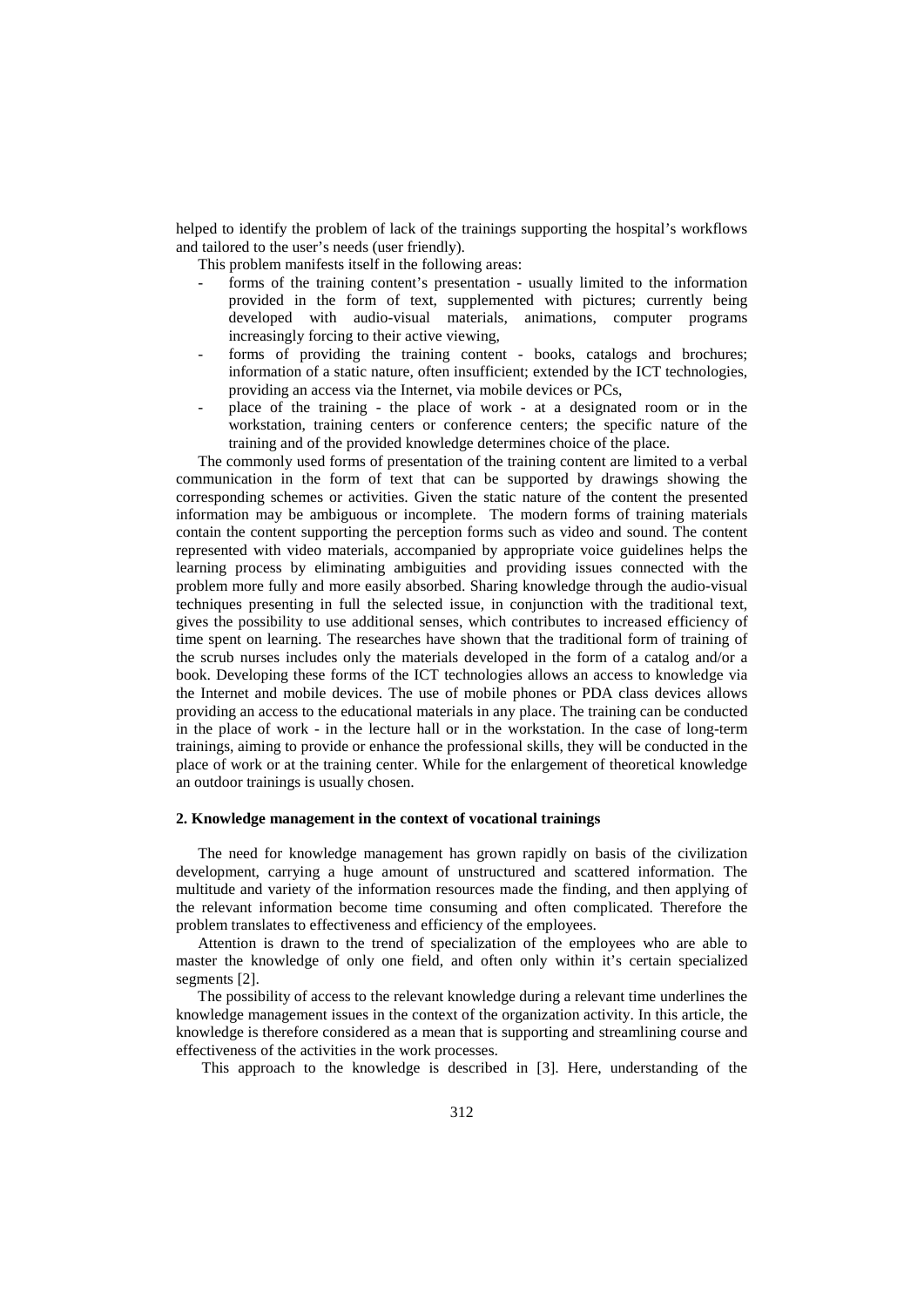knowledge is focused on the knowledge application process, or in other words, the awareness that the knowledge allows people to possess the qualifications and skills required to carry out specific tasks.

The advanced learning technologies are rarely integrated into the knowledge management systems. While the existing and readily available knowledge is defined, distributed and used by the users, the lack of such practices and teaching methods that would support the process of effective communication and learning, is suggested [4].

Undoubtedly, the effectiveness of trainings depends on the quality of the provided information. That quality is created by such factors as: accuracy, timeliness, completeness, relevance and coherence [5]. The provided information must also be readable and understandable to the user. The activity influencing the quality of information, and then the knowledge management is the resources to be the subject of trainings organizing.

Here, the criteria suggested for arranging the knowledge are the following:

- criterion of the knowledge codificativity,
- criterion of the knowledge content,
- criterion of the knowledge representation.

And so, having regard to the criterion of the knowledge codificativity, this can be divided into main three categories [6]:

- quiet (tacit) knowledge resources the access to which is not direct, but through observation of behavior of the person who possess such the resources. It is an uncodified knowledge.
- implicit knowledge resources  $-$  the access to which is not direct, but occurs by asking questions or discussion. It is therefore also an uncodified knowledge.
- explicit knowledge resources: readily available, documented in form of the formal knowledge media. This kind of resources can be well organized with the help of the IT tools. They can also take the form of a paper documentation.

The criterion of content organizes the knowledge resources by grouping them into the procedural and declarative knowledge category [7]. Whereas, the procedural knowledge is a knowledge answering to the question "how" while, the declarative knowledge means its possession in the specific area, the so-called knowledge "that". The procedural knowledge is largely an implicit knowledge relating to individual employees' skills, such as the knowledge needed to perform a complicated surgery. In turn, the declarative knowledge is largely an explicit knowledge, widely available and easy to be recorded and codified.

Taking into account criterion of the knowledge representation, the attention was drew to the size of the individual elements making up the knowledge that can be reused and combined according to the contextual situation and the type and content of the training. In the literature, such elements are referred to as the Reusable Learning Objects (RLO), Elearning Objects (ELO) or Shared Content Objects (SCO). The examples of RLOs can be video or audio, course modules, animations, graphics, websites, PDF files, documentation, and other elements that are designed to spread certain resources, e.g., in the form of a lesson based on the Internet [8, 9]. Special attention is paid to use of the RLOs in the contextual knowledge network made available to the employees through the modern communication technologies during the on-line types of training [10].

In the context of building of the knowledge management systems used for the professional skills improvement along with RLO, ELO, SCO the so-called Boundary objects are listed [11, 12]. The boundary objects are perceived as elements capable of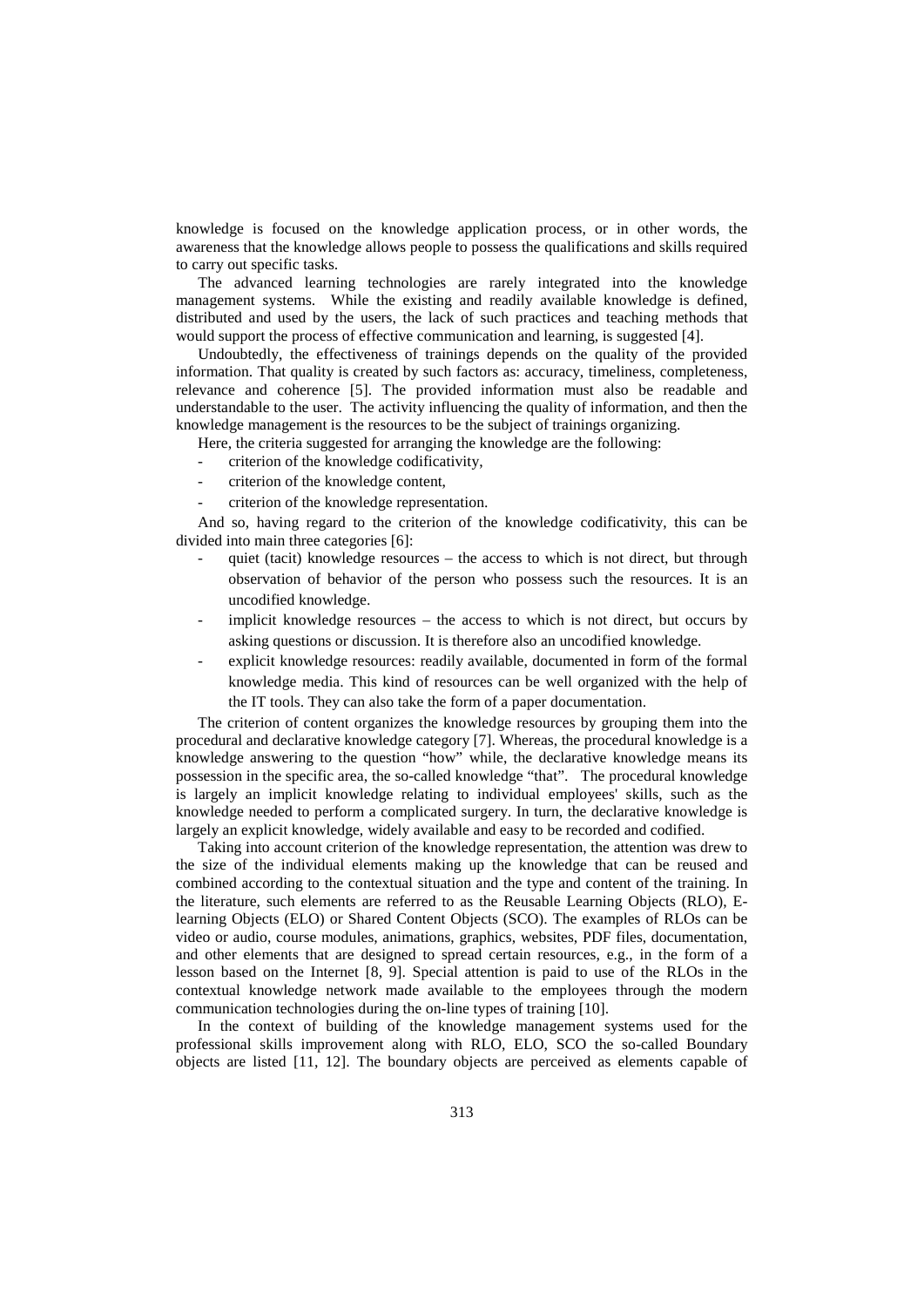multiple sharing in different contextual problematic situations. These elements can be processes, artifacts, documents, or technical language or the language that is in common use.

# **3. Description of methods of the knowledge-based training creating**

Taking into account the above-described problem area, during the development of the method the following assumptions were distinguished:

- the needs within the training content are identifiable, based on the organization processes research,
- the method includes a mechanism for the knowledge organizing, taking into account the criteria of codificativity, content and knowledge representation specified in Section 2,
- the method is based on the knowledge decomposition mechanism (in particular, inherent in the processes ongoing in an organization),
- within the same subject of the training the diversity of the content, length of the training and form of the communication based on the readability criterion occurs,
- the training may be either stationary or mobile.

For such the methods assumptions the vocational training preparation diagram was developed, fig. 1.



Fig. 1. Simplified scheme of preparation of the vocational knowledge-based trainings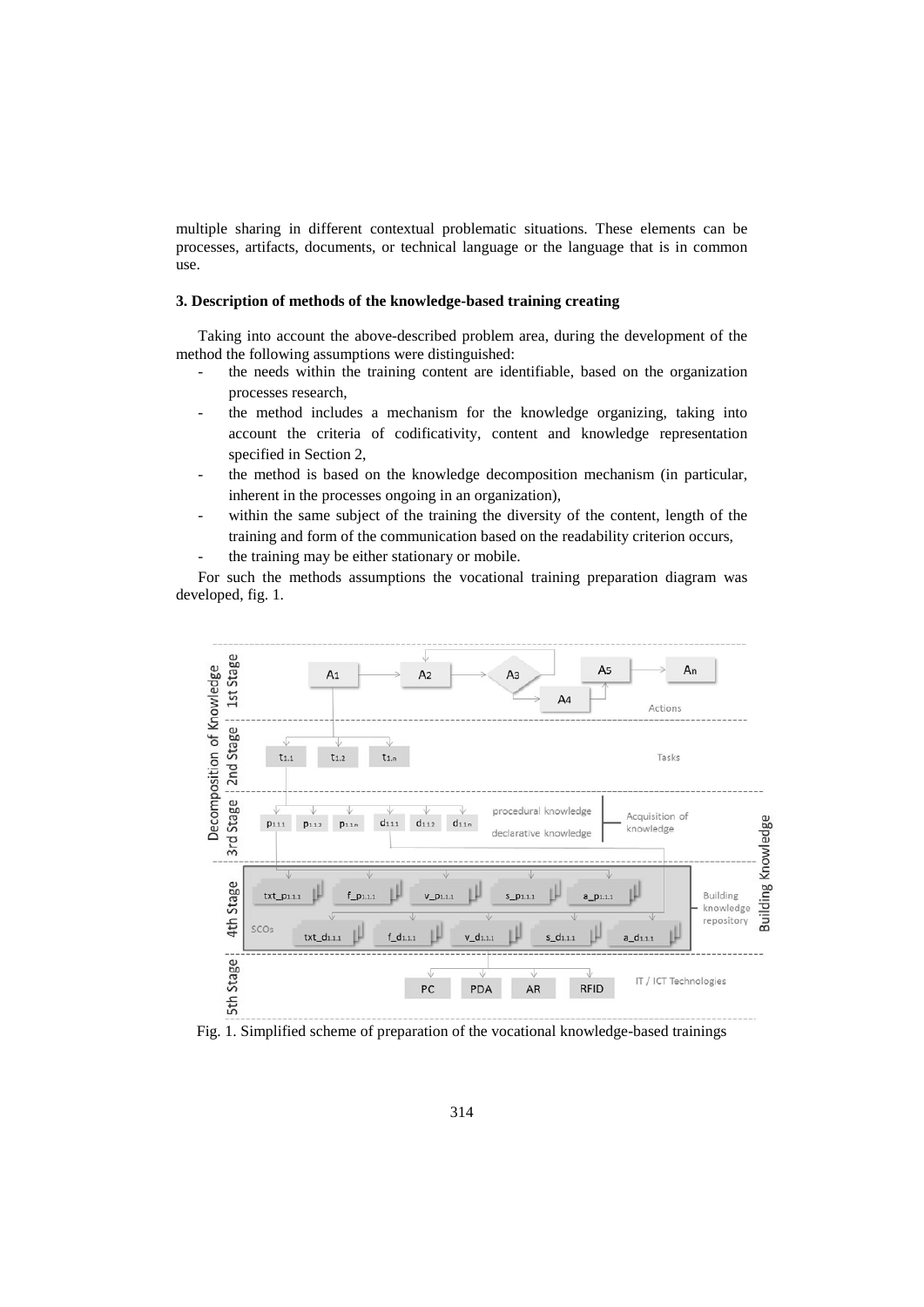The presented scheme of conduct includes the following steps:

- 1. Step one is an analysis of the work processes, where the individual operations (Actions) where marked with symbol *A*. The purpose of this analysis is to initially establish the training needs.
- 2. Step two indicates the need to clarify the process of analysis while directing the research to the level of tasks *t* implemented within the operation. The result of the second step are the clearly defined training needs, which form the basis for training content acquiring and organizing.
- 3. Step three notes the outcome of organizing the knowledge, which is based on the knowledge division into the declarative *d* and procedural *p* knowledge. Such organizing of the training content allows searching for the sources of information being subject of the training, as well as the construction of models of the variant forms of training.
- 4. Step four is responsible for building the repository of knowledge together with the accumulated SCOs. These objects may take the following forms: text *t*, figure *f*, video *v*, simulation *s*, audio *a*.
- 5. Step five: the resources collected in the repository will be accessible in different ways, depending on the context and the training's variant. The technologies involved in the discussed step are, in particular, the ICT technologies, such as Radio Frequency Identification FRIDA and Augmented Reality AR.

Attention was drawn to the process of decomposition of the knowledge derived from practice, which resulted in the separate elements of the declarative and procedural knowledge. Only such elements are the basis for the identification and creation of the reusable knowledge objects SCOs, and these form the basis for building knowledge-based training.

The subsequent sections of this article describe the selected aspects of building the training taking into account the processes of: training needs identifying, training variantivity modeling, training knowledge resources in the repository organizing and trainings sharing.

### **3.1. Identification of the training needs**

The identification of the training needs is the first step in the professional skills improving. Its purpose is to define tasks and process elements that constitute bottlenecks. In particular, these bottlenecks may be the information gaps which extend the work processes or contribute to the error occurring.

A multi-step process of acquiring information and verification of the findings allows for an unambiguous determination of the training objectives. The diagram of such a process is illustrated in fig. 2.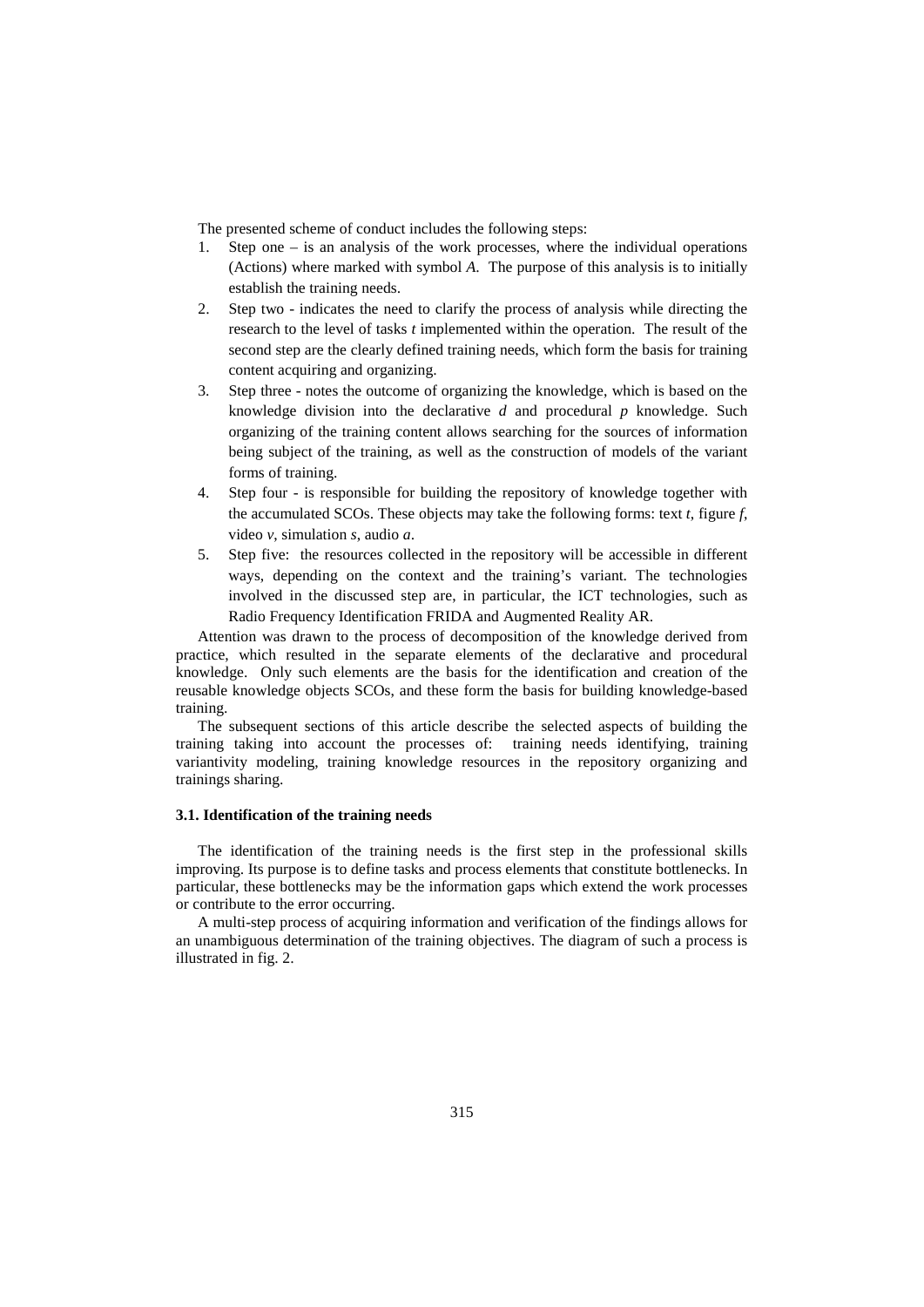

Fig. 2. Training needs identification process diagram

In order to accurately determine the training needs, first, a complete identification of the process which training is to concern, should be made The process maps completion, including the system, critical and auxiliary processes identification, may be facilitated by the existing procedures, educational materials or instructions. The map of process should include all the activities and resources used to perform the operations, which are the subject of the training. A correctly completed map allows to pre-determine the difficult processes connected to the skills learning. A basic knowledge derived in this way, concerning the described issues will allow for a preliminary analysis of the existing guidelines or instructions. The objective of getting familiar with the existing documentation is an initial indication of ambiguity and vagueness in the wording contained therein. The next step is to conduct interviews with the employees who have some experience in the field covering the scope of the training. Conducting the survey supplemented by an interview aims at obtaining information about the state of the employees' knowledge, their skills level and the general opinion on the information materials regarding the tasks made thereby. Given the experience they possess, they may be able to convey practical information and guidance about the analyzed process. The expected information include detailed further shortcomings of the existing materials, practical advice for other people performing the same process and the indicated most difficult steps or whole steps of the process, to which special attention during the further education should be paid. The next step in identifying the training needs is to follow these activities which the training concerns. Conducting the presentation of the activity performance by people with different experience and skills level should show the most difficult stages in the individual stages of the professional skills teaching. For the activities that are complex or difficult to be observed the video recording of the activity and preparation of a photographic documentation of individual process steps, used tools and equipment to be broadcasted is suggested. The recorded videos and captured images allow for analysis and verification of skills possessed by the employees against the instructions and procedures describing a given process, while checking convergence of the results of the analysis, interviews, questionnaires and observation conducted. The result of such a statement is a set of the process bottlenecks, or the items that to the greatest extend decrease the performance or hinder the acquisition of knowledge. At the final stage of the needs identification the need may occur to distribute these bottlenecks to the individual tasks, which should be supported by the training.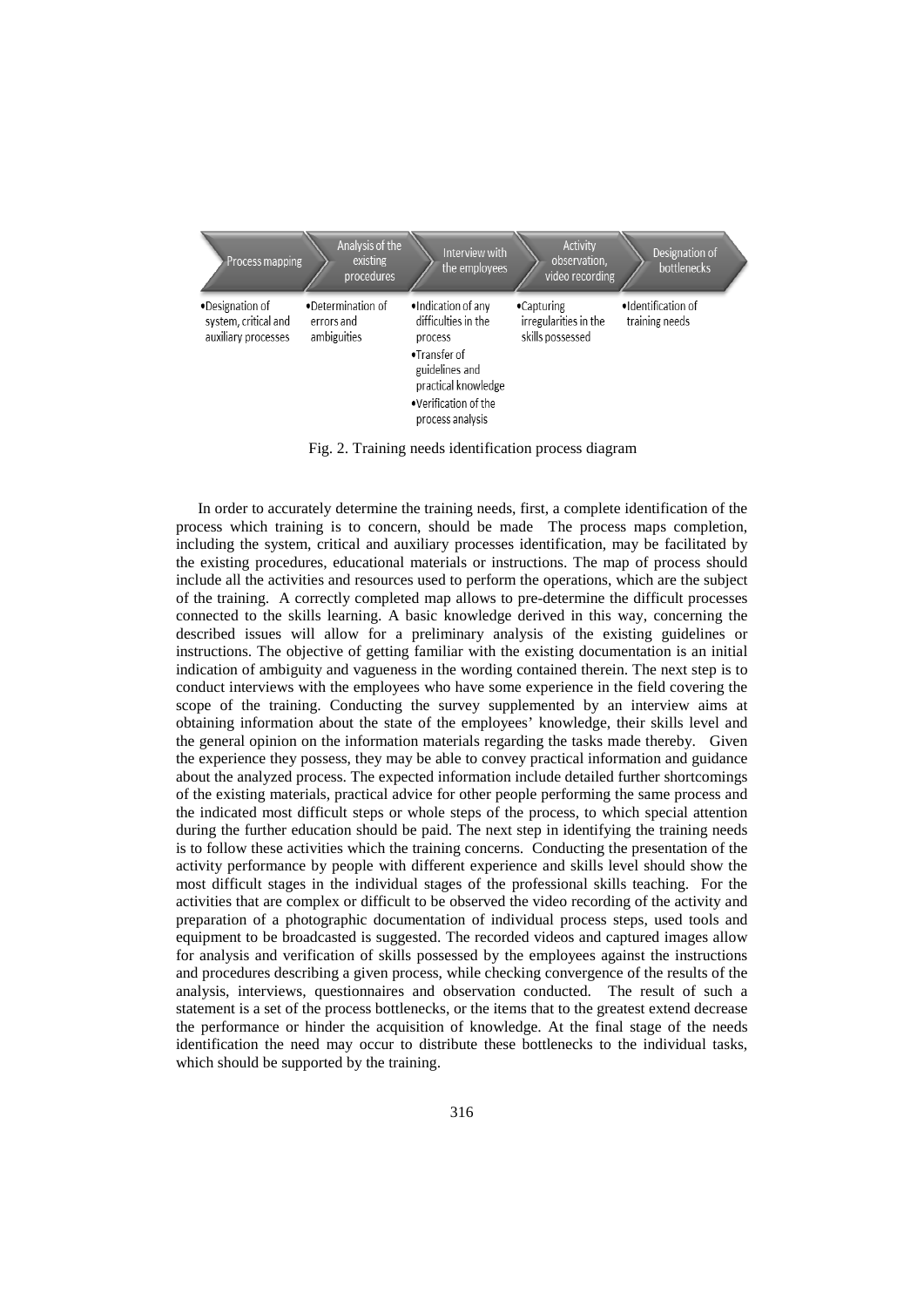# **3.2. Training variantivity modeling**

Given the problem areas identified in the introduction and the methods' assumptions the following types of training were distinguished:

- Teaching trainings, designed for the new employees.
- *Ad hoc* trainings, including the selected thematic fragments of a given training module.
- Context training, conducted during the work processes,

Table 1 shows the suggested features of the different trainings set based on twodimensional matrix. The features are organized into the following groups: Time of the training, Place of the training, types of SCOs, method of making available.

|                                                         |                                       | Teaching | Ad hoc   | Context  |
|---------------------------------------------------------|---------------------------------------|----------|----------|----------|
|                                                         |                                       | training | training | training |
| Time of the                                             | irrelevant                            | X        | X        |          |
| training/<br>promptness of<br>access to the<br>training | relevant                              |          | X        | X        |
| Place of the                                            | home / a place outside<br>of the work | X        | X        |          |
| training                                                | work                                  |          | X        | X        |
|                                                         | $text{ text } txt$                    | X        | X        | X        |
|                                                         | figure $f$                            | X        | X        | X        |
| <b>SCOs</b>                                             | video $\nu$                           | X        | X        |          |
|                                                         | simulation $s$                        | X        | X        | X        |
|                                                         | audio a                               | X        | X        |          |
|                                                         | PC                                    | X        | X        |          |
| Method of making                                        | <b>PDA</b>                            |          |          | X        |
| available                                               | <b>RFID</b>                           |          |          | X        |
|                                                         | AR                                    |          |          | X        |

Tab. 1. Matrix characterizing the training variants

It should be noted that within the various types of the trainings the content indicated in the table may be variant, e.g., the *ad hoc* training can be implemented in and outside of the place of work, it may or may not have a time limit and different types of SCOs. The presented matrix is therefore the starting point for generating of the subsequent variants representing the final features of the training. Recording of the subsequent variants is done using the decision tables. An example of such a table for the case of the context training is shown below (table 2). Only the variant elements of the table which characterize the training were taken into account. In the case of the context training those are the SCOs and method of making available.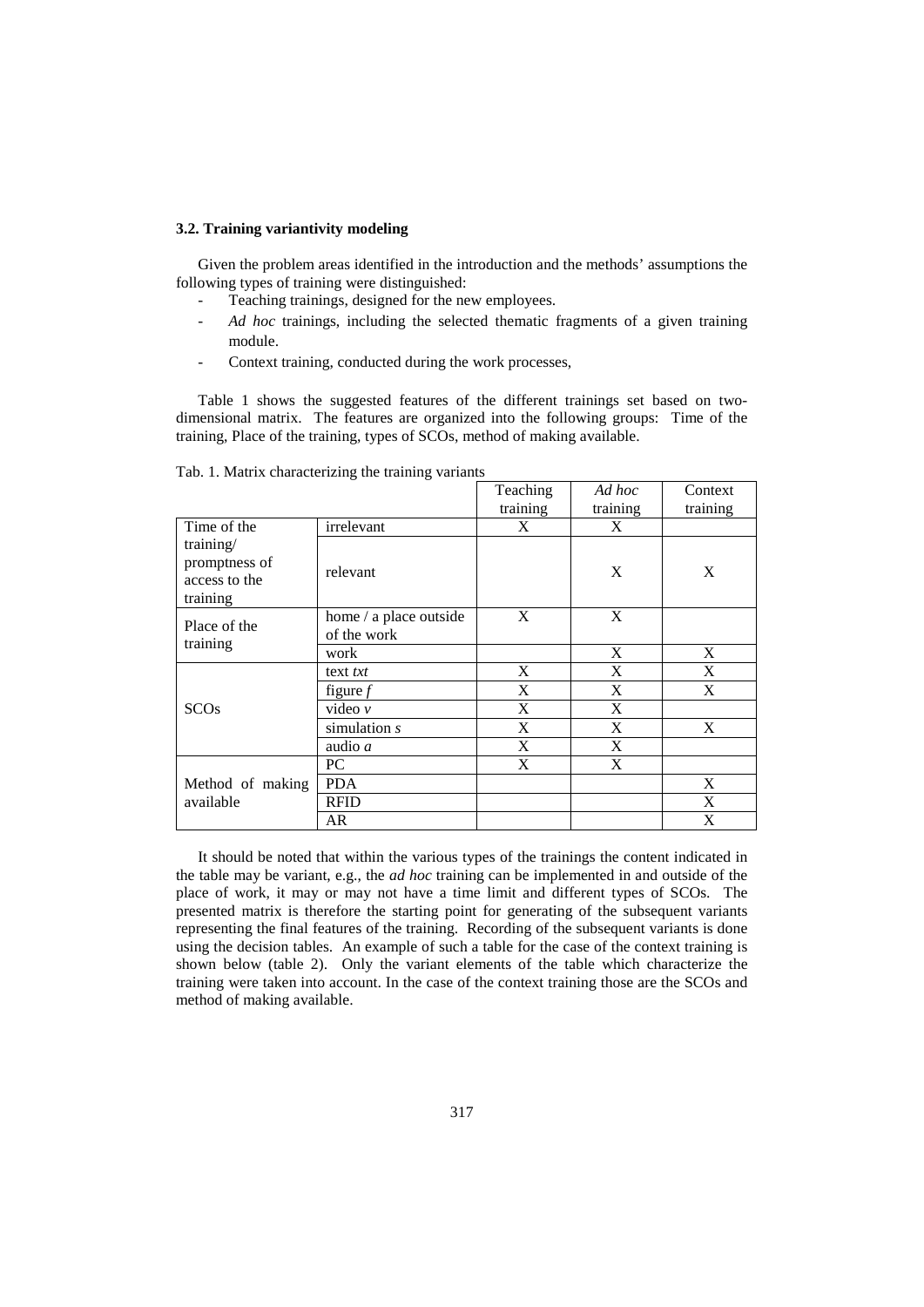| If:                                      | $R_1$       | $R_2$                     | $R_3$ | $R_4$                     | $R_{-}5$ | $\bar{c}$<br>$R_6$ | $R_7$ | $R_8$       | $R_9$ |
|------------------------------------------|-------------|---------------------------|-------|---------------------------|----------|--------------------|-------|-------------|-------|
| txt                                      | X           |                           |       | X                         |          |                    | X     |             |       |
|                                          |             | X                         |       |                           | X        |                    |       | X           |       |
| S                                        |             |                           | X     |                           |          | $\mathbf X$        |       |             | X     |
| $\boldsymbol{a}$                         |             |                           |       |                           |          |                    | X     | X           | X     |
| <b>PDA</b>                               | $\mathbf X$ | X                         | X     |                           |          |                    |       |             |       |
| <b>RFID</b>                              | $\mathbf X$ | X                         | X     |                           |          |                    |       |             |       |
| ${\sf AR}$                               |             |                           |       | $\boldsymbol{\mathrm{X}}$ | X        | $\mathbf X$        | X     | $\mathbf X$ | X     |
| Then:                                    |             |                           |       |                           |          |                    |       |             |       |
| $\overline{\text{V}}$ ariant_1           | X           |                           |       |                           |          |                    |       |             |       |
| $\overline{\text{V}}$ ariant_2           |             | $\boldsymbol{\mathrm{X}}$ |       |                           |          |                    |       |             |       |
| $\overline{\text{V}}$ ariant_3           |             |                           | X     |                           |          |                    |       |             |       |
| Variant_4                                |             |                           |       | X                         |          |                    |       |             |       |
| $\overline{\text{Variant}}$ _5           |             |                           |       |                           | X        |                    |       |             |       |
| $\overline{\text{V}}$ ariant_6           |             |                           |       |                           |          | $\mathbf X$        |       |             |       |
| $\overline{\text{Variant}}$ <sub>7</sub> |             |                           |       |                           |          |                    | X     |             |       |
| Variant_8                                |             |                           |       |                           |          |                    |       | X           |       |
| $\overline{\text{Variant}}$ _9           |             |                           |       |                           |          |                    |       |             | X     |

Tab. 2. Decision table, characterized by the context training

The table shows that the individual features of the training do not include the various forms of presentation of the training content. It is connected with the essence of the training, which aims to provide concise information, depending on the contextual situation. It can be, e.g., a need to familiarize with the instruction manual of the device. That instruction manual shall be then made available automatically in the form of a drawing, through the RFID technology use (Variant\_2).

### **3.3. Acquiring and organizing the knowledge**

Acquisition of the knowledge is associated with the flow within the internal and/or external environment of an organization. The specificity of the medical industry is characterized by a high degree of the scientific development, including a wide range of the external factors. This involves the necessity of renewal (update, development) knowledge resources by the medical staff. A specific example are the scrub nurses, who in addition to their knowledge in the area of medical activities are required to improve their skills in surgical techniques, use and maintenance of medical (operational) equipment and tools. This state of affairs is affected by both surgical techniques progress as well as development in the area of science on materials, bioengineering, automation, etc. These areas somewhat inadvertently create the sources and forms of new knowledge acquiring. During the own researches their own sources of knowledge in the process of its acquisition, were defined, as shown in Table 3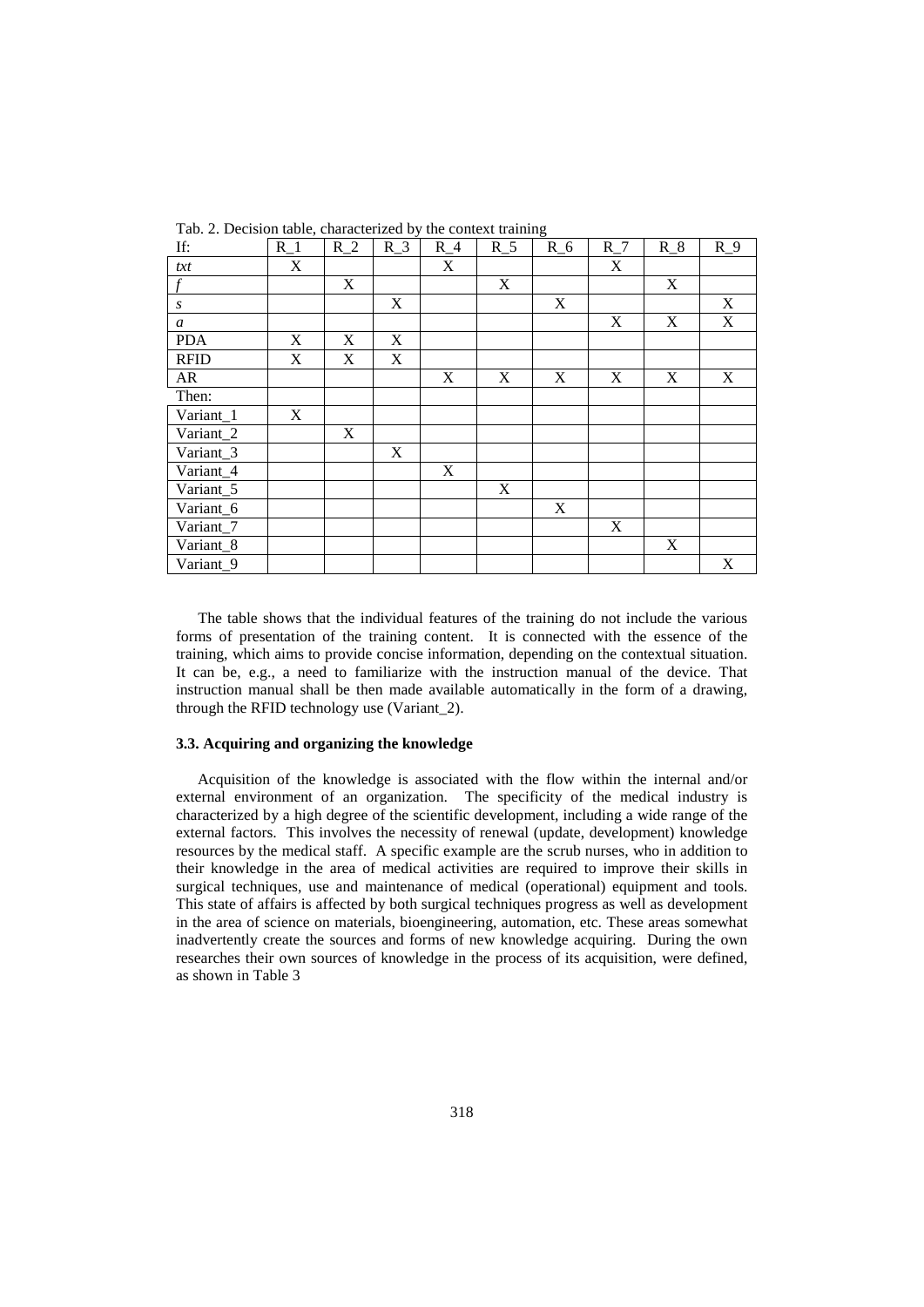|  |  | Tab. 3. The sources of knowledge in the process of its acquisition |  |  |  |  |
|--|--|--------------------------------------------------------------------|--|--|--|--|
|  |  |                                                                    |  |  |  |  |

| Origin of the knowledge                                                                                                                                                                    |                                                                                                             |  |  |  |  |  |  |
|--------------------------------------------------------------------------------------------------------------------------------------------------------------------------------------------|-------------------------------------------------------------------------------------------------------------|--|--|--|--|--|--|
| <b>ORGANIZATION</b>                                                                                                                                                                        | ORGANISATION ENVIRONMENT                                                                                    |  |  |  |  |  |  |
| <b>Staging</b><br>Accompanying observations<br>Expert panels<br>Database of the surgery recorded in the<br>form of video<br><b>Photos</b><br>Electronic Documents<br>Medical documentation | Catalogs<br>Instruction manuals<br><b>Technical documentation</b><br>Trainings, conferences, seminars, etc. |  |  |  |  |  |  |

Knowledge acquisition process itself is complicated and depends on the "carrier" of knowledge. As the carrier of knowledge are understood the following formally written documents, notes, computer systems as well as a man as an expert.

The knowledge acquisition can take place through codification, *i.e*., its formal registration in an orderly and structured way in a particular in the specified format so that it could be collected, assimilated and understand. This method of professional skills includes the following methods and tools (including codification) of the knowledge acquisition:

- video recording in the field of the surgery,
- photographic recording of the instrumentation used during the surgery,
- staging of the selected "problematic" activities for example, associated with the assembly and disassembly of the operational tools, computer simulations creation,
- interviews with the employees (experts), recording the knowledge in the form of audio files,
- the formal recording of the procedures in the implementation of surgery,
- analysis of the medical records,
- analysis of the technical documentation,
- analysis of the materials (catalogs) supplied by the medical equipment manufacturers.

It should be noted that the resources obtained in the form of the knowledge elements does not always take the form suitable for provision of a clear and understandable sharing. Therefore, the method of the professional skills improvement based on innovative training techniques supported by the knowledge management, mechanisms includes the need to adequately organize the collected (acquired) resources in order to continue their use.

The ordering is done due to the nature and forms of the knowledge representation, in particular having regard to: text, figures, videos, simulations and sound. This allows a maximum utilization of knowledge through the transformation of tacit knowledge into explicit knowledge and organizes it for its optimal presentation in many variations of making available. The different objects of the knowledge are organized in such a way as to create a structure (network) providing the ability to easily locate and share a variety of configurations of making available. The example of the knowledge resource ordering in terms of the knowledge presentation form and possibilities for their compilation is shown in Figure 3.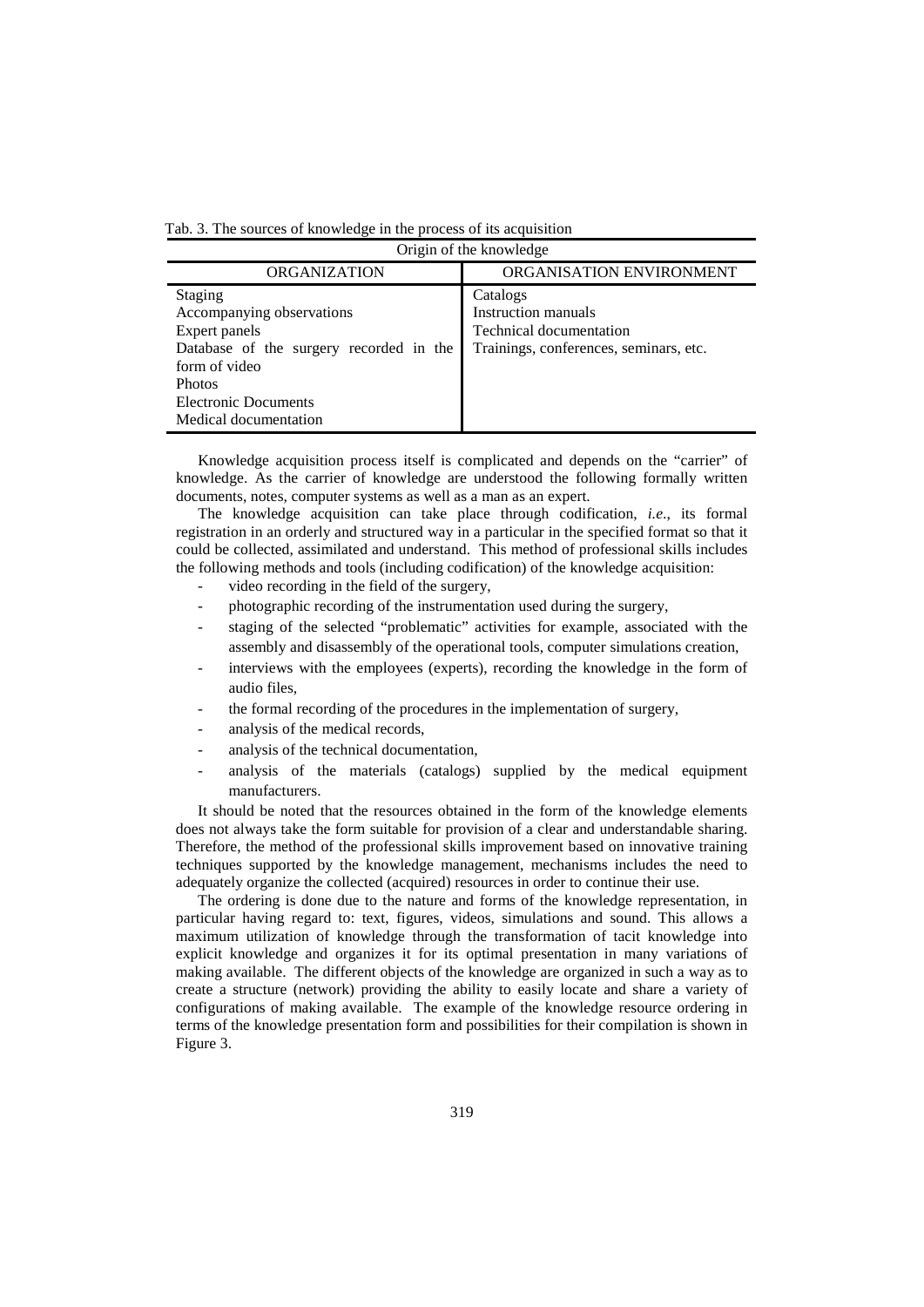

Fig. 3. The example of the knowledge resource ordering in terms of the knowledge presentation and possibilities for their compilation

This approach to organize the knowledge allows for elimination of the repetitive elements of knowledge, while being able to make available the knowledge objects in different contexts and combinations. Depending on the variant adopted taking into account the training needs and method of making available, to describe the problem it can be used for example, the same text, text, combined with a graphic form of the knowledge representation (photos, figures, video), figures, supported by a soundtrack with a problem explanation, etc.

#### **3.4. Sharing the training knowledge**

The properly collected and organized training knowledge resources can be made available to the user in a friendly, transparent and comprehensible manner. In order to meet the identified needs, such materials should be provided in two ways, a stationary and a mobile one, enabling delivery from repositories of the contextual resources during the course of the work processes.

This is closely related to the multi variantivity of the trainings and the presented method considers two mentioned scenarios of making available the resources from the knowledge repository.

The first scenario relates to the traditional method of making available the knowledge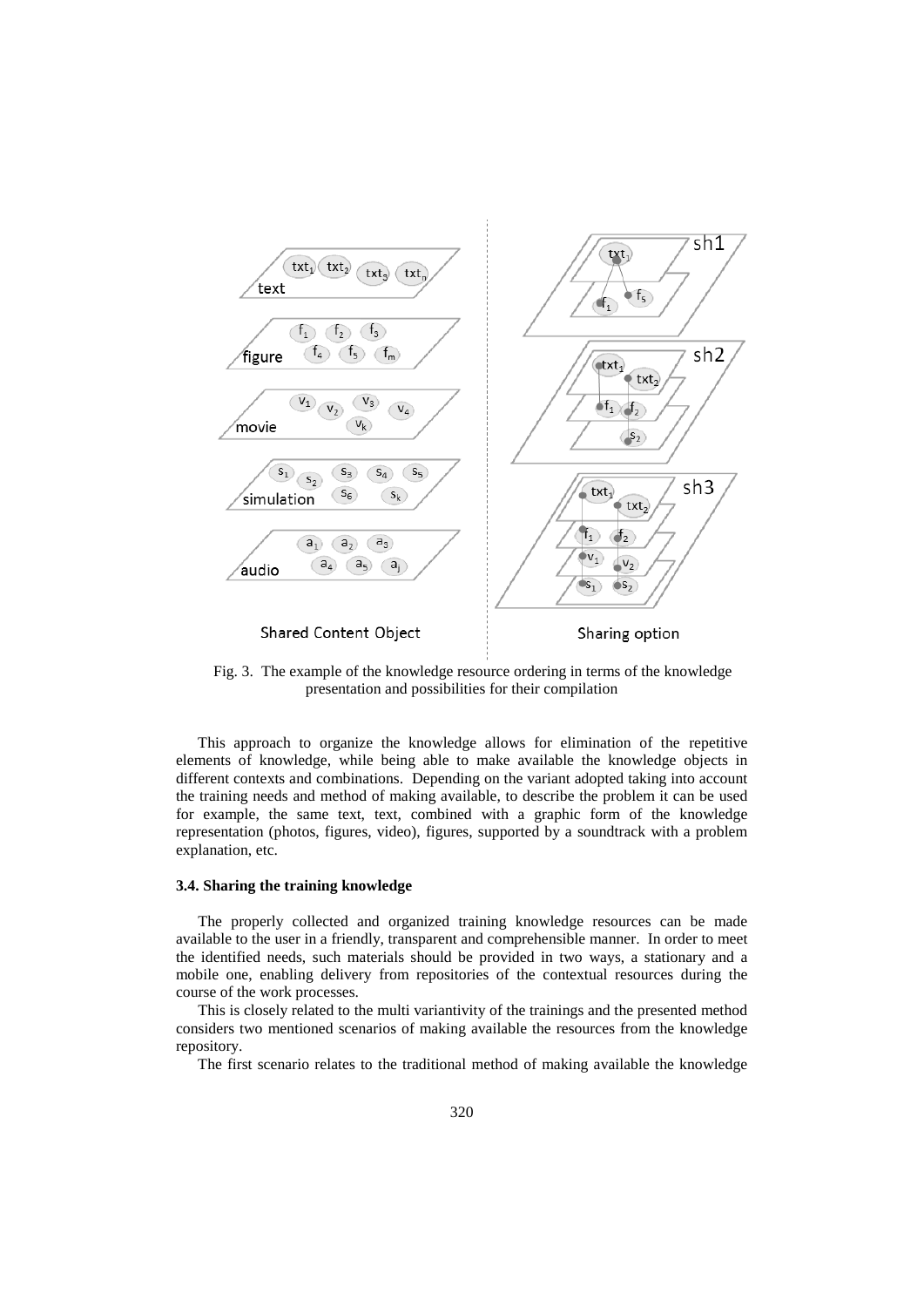(using a desktop computer) through the website where surfing among the knowledge resources is intuitive, via hyperlinks triggered through the active places on the web interface. The example of such the places are the components of the user's menu, the selected graphic elements available on the website, or single words in the text enabling further penetration of the repository resources.

The second scenario assumes a mobile access to the contextual knowledge resources via the RFID technology and the mobile repositories of knowledge. The RFID technology consists in the use of different frequencies radio waves in order to exchange the data between the carriers of information, *i.e.*, an identifier (tag, transponder, label) and a transmitting and receiving device, so-called, RFID reader. In this case, the resources are activated via a code assigned to a particular object, e.g., the surgical tool. These resources are automatically displayed on the monitor screen and refer to that particular object.

As one of the ways to support the sharing of knowledge within the chosen method the augmented reality was also used (called Augmented Reality). The technology is based on the real-world images combined with elements of the virtual world. The glasses are designed for work using the above mentioned technology, and have mounted cameras on their inside displays. The recording camera transmits a real video image stream to the computer that modifies it and sends it to the displays.

At the time of appearance of a programmed tag in the visual field, the animated view of the computer model is added to the real image that reflects the desired action. A fully functional solution is based on the tags defined in the square plan, performed in the resolution provided for by the equipment manufacturer and with the relevant model.

Another method of triggering the information, in addition to tags, is the shapes recognizing method. This gives the possibility of such recognition of the selected fragments of the paper instructions, and thus displaying of supplementary resources assigned thereto such as the computer models and simulations.

## **4. Example of application of the method for the knowledge-based training creating**

According to the adopted method of proceeding, the first step of the training materials development is the process maps completion. The example involves a patient care process since taking him/her to the ward until registering him/her considering the total knee replacement surgery. During the process various operations were analyzed (A) with respect to the participants, i.e., personal function and organizational units. Clarified were the following activities (t) of a scrub nurse, associated with total knee replacement surgery, which are as follows:

- preparation of all the necessary tools, materials, dressings, surgery linen and gloves for himself/herself and the team of surgeons,
- checking if the equipment to be used by the surgeons during the surgery is sterile,
- assisting in dressing by the surgeons of surgical clothes and gloves,
- administering the necessary tools and dressing to the operating surgeons,
- assisting surgeons if necessary,
- respecting the rules of proceedings with the tools after surgery,
- cleaning tools and preparing them for sterilization,
- cooperating with an auxiliary nurse,
- ensuring rational consumption of materials and equipment.

On the basis of this step it was specified that a particular area which forms the training need is the preparing of the instrumentation for the total knee replacement surgery. This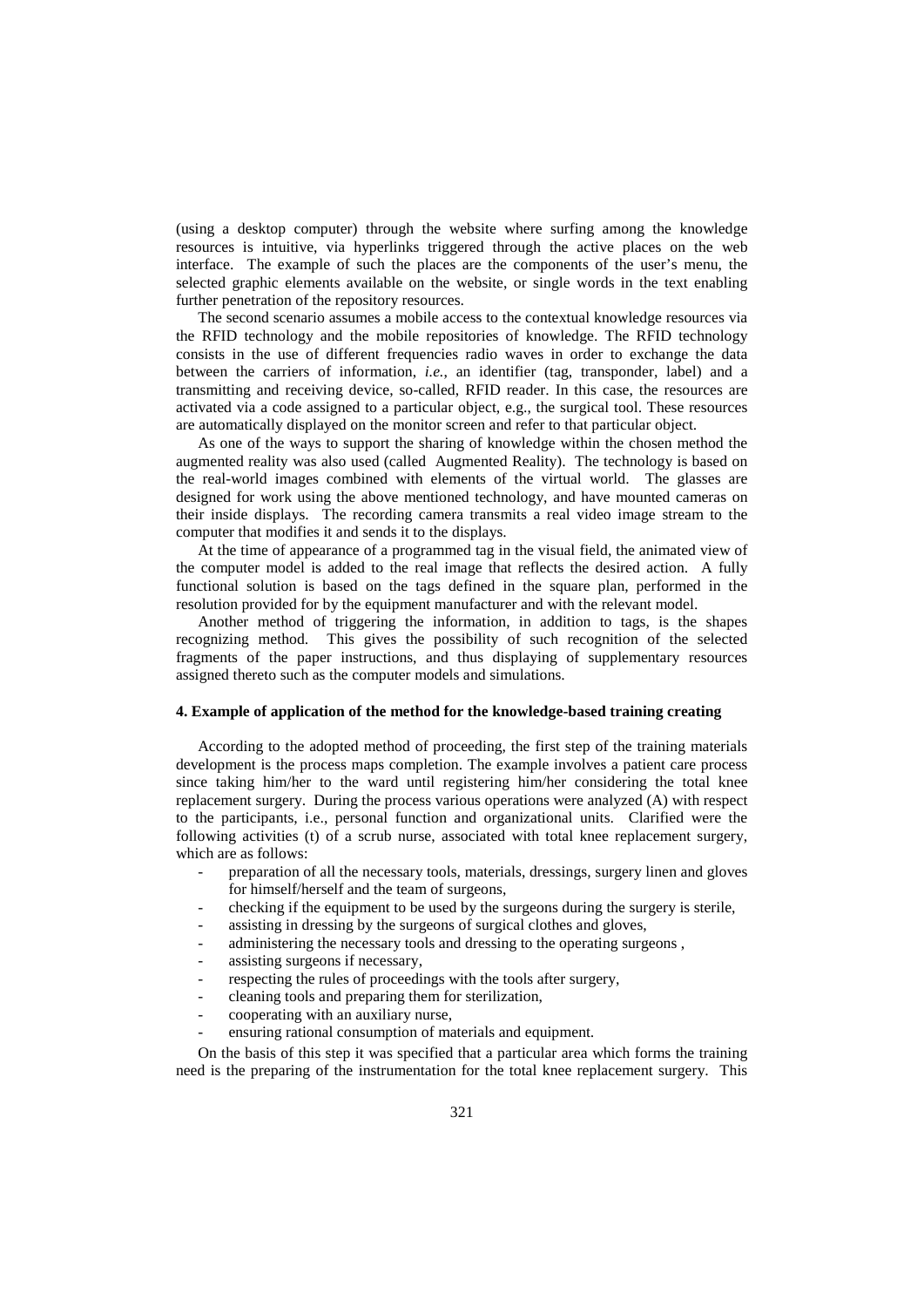theme has been chosen because of the resulting information gap. It results from lack of access to the detailed instrumentation assembly instructions.

The procedure for performing the surgery was included to the set of tools, which is a set of the guidelines for both a physician and nurses. Another obstacle in the professional skills improvement is the language barrier. The existing manual is written in English and no Polish translations are available (figure 4).



Fig. 4. Fragment of an existing utility routines

The observed information gap has become the basis for the development of training materials in this regard. At the same time, that development is carried out in accordance with the presented method.

The appropriate knowledge resources have been acquired using such methods as:

- staging  $-$  the assembly and disassembly tools presentation was performed, which was recorded in the form of an instructional film, photographic documentation of the tool was made.
- analysis of the tools technical documentation.
- analysis of the available instruction manual (procedures) of the instrumentation provided by the manufacturer.
- creating computer simulations of various stages of assembly of the instrumentation.
- development of the audio files, describing the identified stages of assembly.

All the prepared knowledge objects were developed in the scrub nurses' mother tongue. In the next step, they were grouped and ordered in terms of the previously discussed types of knowledge and forms of representation, as shown in the table 4.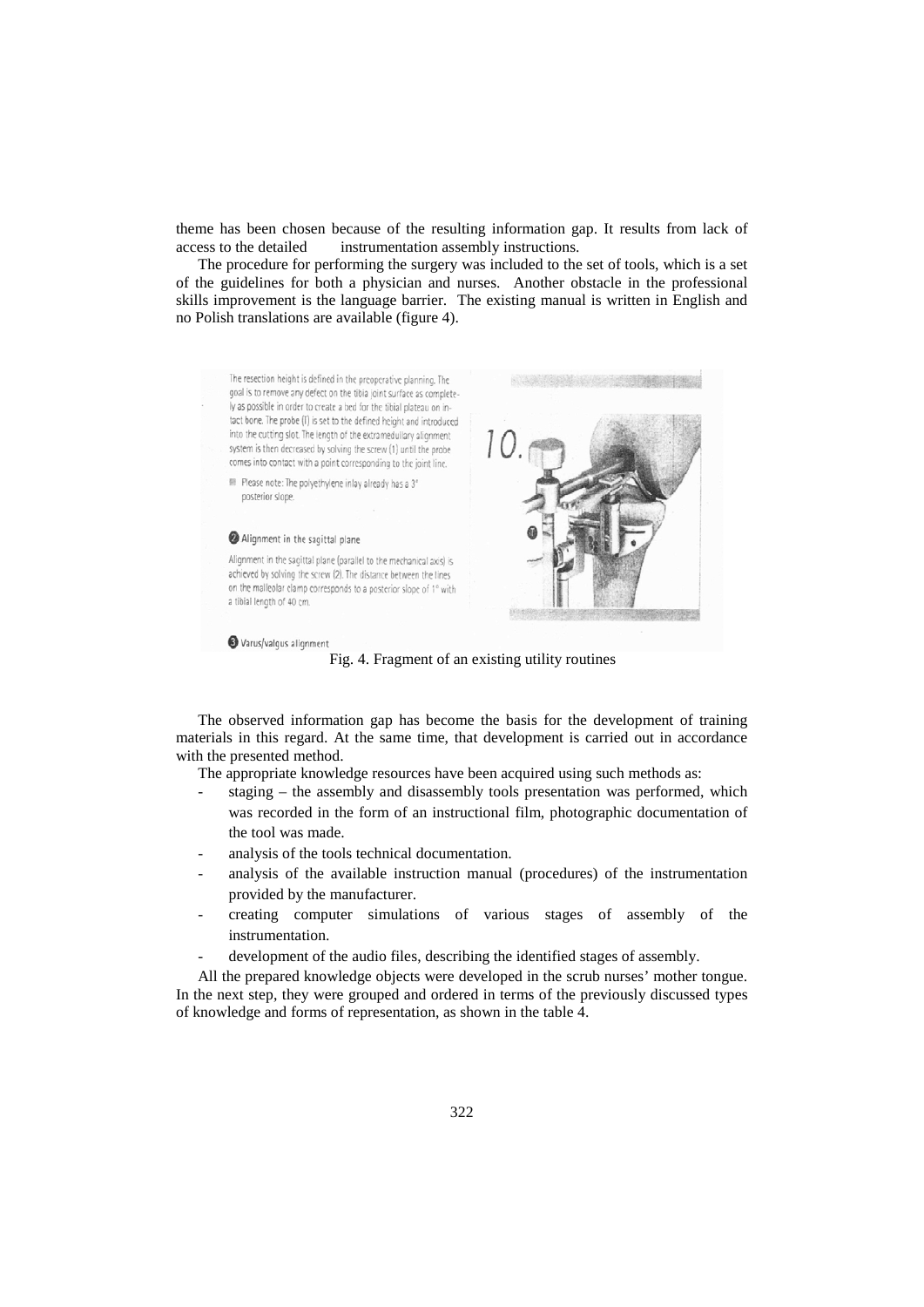|                  | Procedural knowledge                                                                                                                            | <b>Declarative knowledge</b>                                                                                                            |
|------------------|-------------------------------------------------------------------------------------------------------------------------------------------------|-----------------------------------------------------------------------------------------------------------------------------------------|
| txt              | - Text description of steps of the<br>procedure for the tools assembly<br>-Surgical procedure provided by the<br>manufacturer                   | - Description of location of the<br>elements in the tool boxes<br>- Description of location of the<br>tool box in the operating<br>room |
| $\boldsymbol{f}$ | - The figures show the assembly of<br>instruments in a static "step by step"<br>form,<br>- Informational poster provided by the<br>manufacturer | - Photographs of individual<br>elements of the tool<br>- Location of boxes with the<br>tools shown on the map of the<br>hospital        |
| v                | -Instructional film about the tools<br>assembly                                                                                                 |                                                                                                                                         |
| $\mathbf{s}$     | - Computer simulation of the<br>assembly and disassembly of<br>instruments                                                                      |                                                                                                                                         |
| a                | - Audio description of stages of the<br>proceedings at assembly and<br>disassembly of individual elements<br>of the instrumentation             | - Description of a set of tools<br>for the total knee replacement<br>surgery                                                            |

Tab. 4. Knowledge resources organized by type and form of knowledge representation

The so-prepared materials collected in the form of the thematic knowledge repository allow the sharing of resources in the form of multi-variant training.

The example of how to make available the training materials prepared in terms of the training variant was presented in the figure.

The training is based on the knowledge codified in the form of text, figures. Moreover, these objects are distributed in an electronic version via the web application, which allows surfing among the additional objects of knowledge through the hyperlinks. Figure 5 shows the fragment of the training for the scrub nurses conducted in the static form. The picture included in the training is also a hyperlink triggering an instructional video or computer simulation supplemented by audio description of the ongoing activities.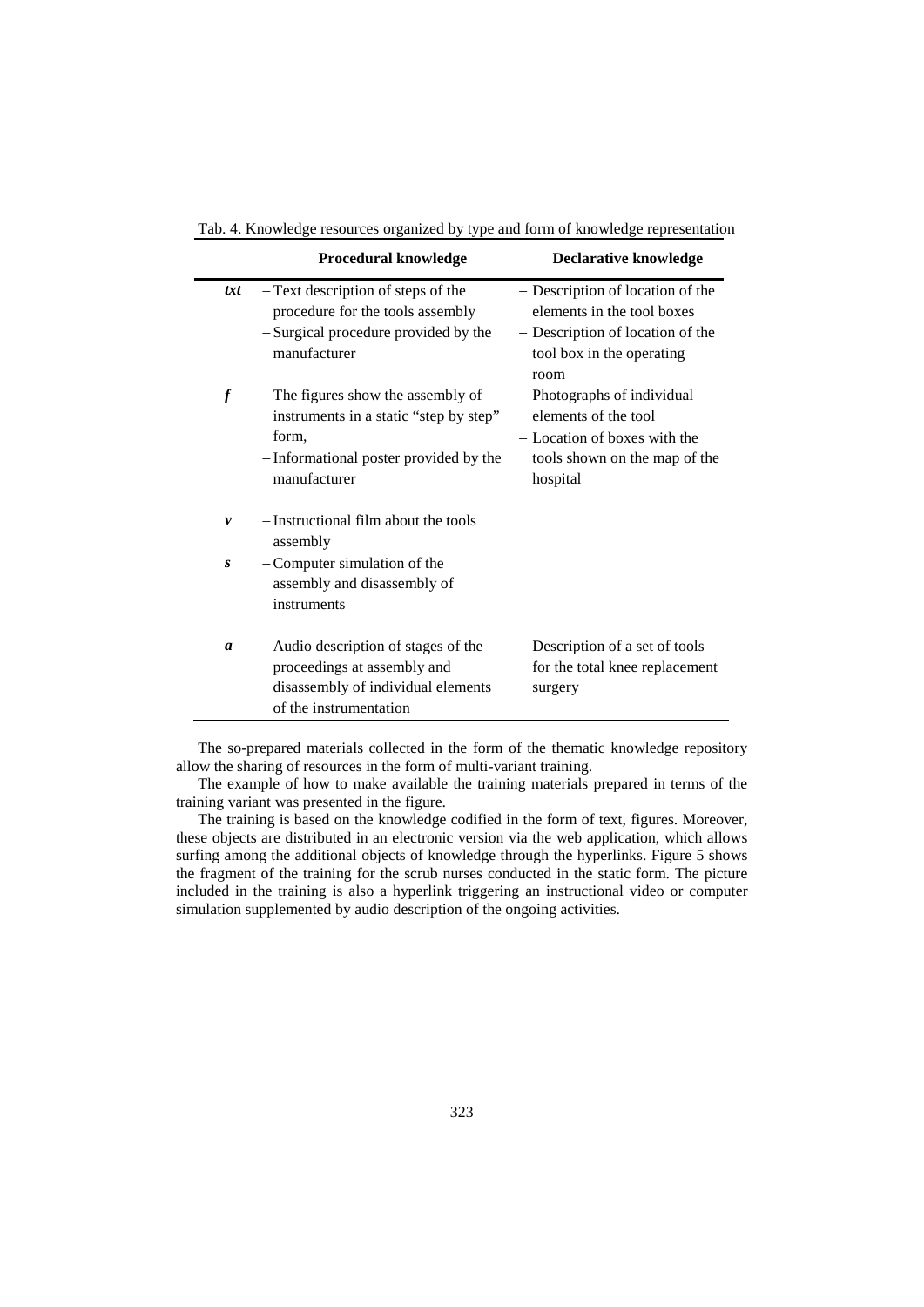

Fig. 5. Fragment of the training for the scrub nurses conducted in the static form nurses

# **5. Conclusions**

The article demonstrates how to prepare the training courses, aimed at the development and professional skills improvement. The accurately selected modeling tools allowed us to organize the activities related to the development of methods of the training needs identifying and organizing the knowledge in a way that they can be repeatedly used depending on the subject, duration, location and other individual circumstances. The further research will be focused on validation of the training method with the participation of medical personnel.

#### **References**

- 1. Bartnicka J., Mleczko K.: A system to improve the working conditions based on the information technology in the Polish health-care units, (ed.) Bojar W., Kaźmierczak J.: Studies and Materials of the Polish Association of Knowledge Management, Bydgoszcz No. 40, 2011.
- 2. Karwowski W.: Knowledge management (1), in: Occupational safety. Science and Practice, 11 (400), 2004, pp.: 11–14.
- 3. Alavi M., Leidner DE.: Review: knowledge management and knowledge management systems: conceptual foundations and research issues, MIS Quarterly 25 (1) (2001), pp. 107-136.